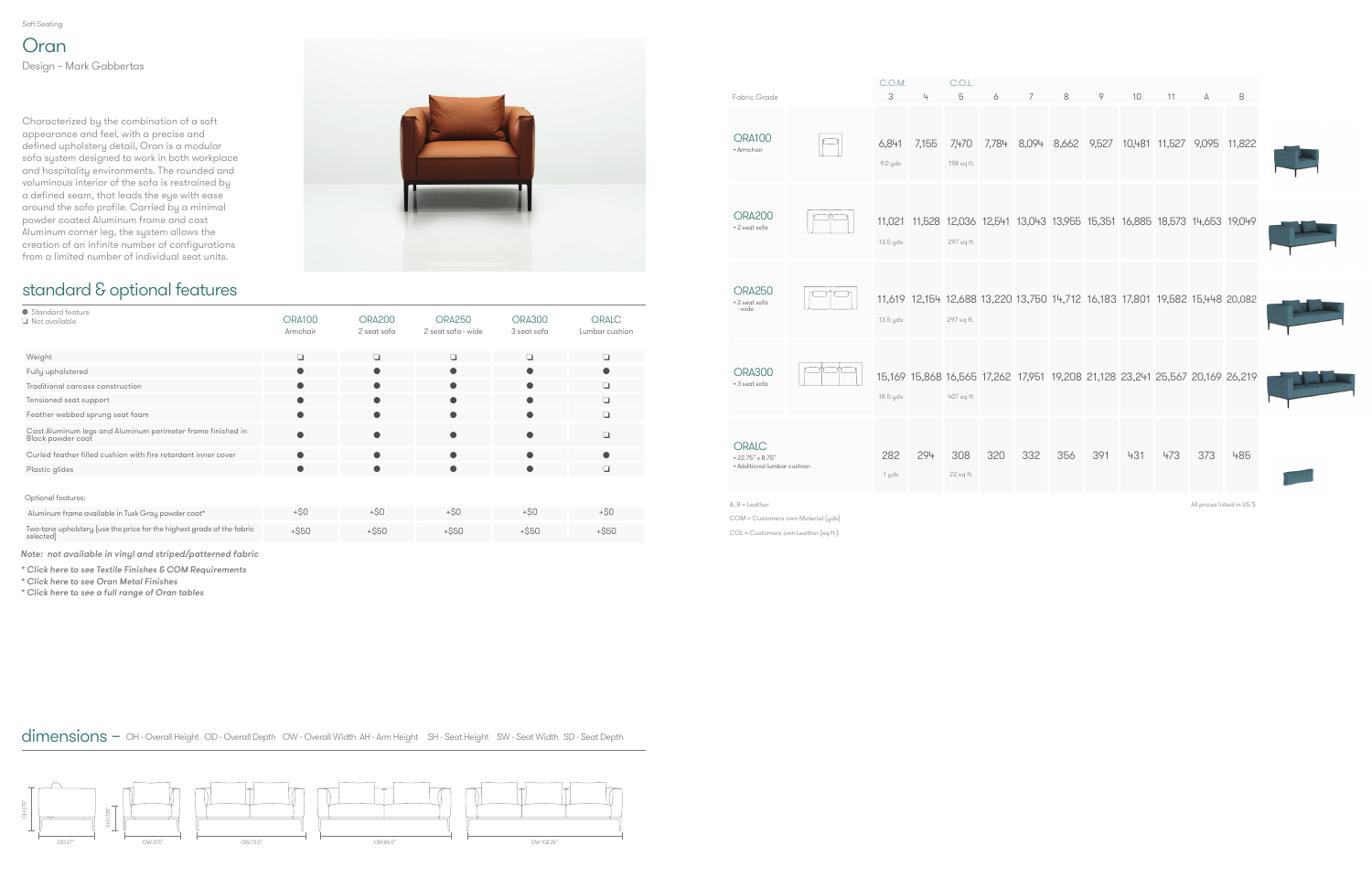Soft Seating

### standard & optional features



| ● Standard feature<br>Not available                                              | <b>ORA500</b><br>L shape sofa | <b>ORA501</b><br>L shape unit | <b>ORA502</b><br>L shape unit<br>with table | <b>ORA503</b><br>Right hand<br>chaise sofa | <b>ORA504</b><br>Left hand<br>chaise sofa |
|----------------------------------------------------------------------------------|-------------------------------|-------------------------------|---------------------------------------------|--------------------------------------------|-------------------------------------------|
| Weight                                                                           | $\Box$                        | ❏                             | $\Box$                                      | ❏                                          | $\Box$                                    |
| Fully upholstered                                                                | $\bullet$                     |                               | ●                                           | o                                          | $\bullet$                                 |
| Traditional carcass construction                                                 | $\bullet$                     | ●                             | ●                                           | ●                                          | $\bullet$                                 |
| Tensioned seat support                                                           | $\bullet$                     | $\bullet$                     | 0                                           | 0                                          | $\bullet$                                 |
| Feather webbed sprung seat foam                                                  | $\bullet$                     | $\bullet$                     |                                             | ●                                          | $\bullet$                                 |
| Laminate faced MDF core top available in Matte Black or Tusk Gray                | ❏                             | ❏                             | 0                                           | ❏                                          | $\Box$                                    |
| 0.25" visible edge profile is stained to match the top                           | ❏                             | ❏                             | 0                                           | ❏                                          | ❏                                         |
| Cast Aluminum legs and Aluminum perimeter frame finished<br>in Black powder coat | $\bullet$                     | c                             |                                             |                                            |                                           |
| Curled feather filled cushion with fire retardant inner cover                    |                               | c                             |                                             |                                            | ●                                         |
| Plastic glides                                                                   | $\bullet$                     | ●                             | ●                                           |                                            | ●                                         |
| Optional features:                                                               |                               |                               |                                             |                                            |                                           |
| Aluminum frame available in Tusk Gray powder coat                                | $+50$                         | $+50$                         | $+50$                                       | $+SO$                                      | $+ $0$                                    |
| Two-tone upholstery (use the price for the highest grade of the fabric selected) | $+$ \$50                      | $+$ \$50                      | $+$ \$50                                    | $+$ \$50                                   | $+$ \$50                                  |
| Linking brackets, two per model                                                  | $+SO$                         | $+50$                         | $+50$                                       | $+$ \$60                                   | $+$ \$60                                  |

**Oran** Design – Mark Gabbertas

|                                                                        | C.O.M.        |   | C.O.L.          |   |   |                                                                                   |   |    |    |   |                            |
|------------------------------------------------------------------------|---------------|---|-----------------|---|---|-----------------------------------------------------------------------------------|---|----|----|---|----------------------------|
| Fabric Grade<br><b>ORA500</b><br>• L shape sofa<br>• 110.5" x 102.25"  | 3<br>30.0 yds | 4 | 5<br>660 sq ft. | 6 | 7 | 8<br>24,748 25,886 27,025 28,160 29,286 31,336 34,470 37,916 41,709 32,904 42,774 | 9 | 10 | 11 | А | B                          |
| <b>ORA501</b><br>• L shape unit<br>• 133" x 96.75"                     | 30.5 yds      |   | 671 sq ft.      |   |   | 24,574 25,704 26,836 27,962 29,081 31,117 34,228 37,650 41,415 32,673 42,473      |   |    |    |   |                            |
| <b>ORA502</b><br>• L shape unit<br>with table<br>$\cdot$ 117.25 x 124" | 27.5 yds      |   | 605 sq ft.      |   |   | 21,674 22,671 23,669 24,664 25,649 27,445 30,189 33,208 36,529 28,817 37,463      |   |    |    |   |                            |
| <b>ORA503</b><br>• Right hand<br>chaise sofa<br>$*110.5" \times 66.5"$ | 22.5 yds      |   | 495 sq ft.      |   |   | 17,374 18,174 18,973 19,770 20,560 22,000 24,200 26,619 29,281 23,099 30,029      |   |    |    |   |                            |
| <b>ORA504</b><br>• Left hand<br>chaise sofa<br>$*110.5" \times 66.5"$  | 22.5 yds      |   | 495 sq ft.      |   |   | 17,374 18,174 18,973 19,770 20,560 22,000 24,200 26,619 29,281 23,099 30,029      |   |    |    |   |                            |
| $A, B =$ Leather                                                       |               |   |                 |   |   |                                                                                   |   |    |    |   | All prices listed in US \$ |





[\\* Click here to see Textile Finishes & COM Requ](#page-3-0)irements

[\\* Click here to see Oran Metal Finishes](#page-2-0)

[\\* Click here to see a full range of Oran tables](https://www.allermuir.com/us/products/tables-storage/oran-tables)

Available in a limited range of coated fabrics, please contact the Internal Sales Support Department for more details.

Characterized by the combination of a soft appearance and feel, with a precise and defined upholstery detail, Oran is a modular sofa system designed to work in both workplace and hospitality environments. The rounded and voluminous interior of the sofa is restrained by a defined seam, that leads the eye with ease around the sofa profile. Carried by a minimal powder coated Aluminum frame and cast Aluminum corner leg, the system allows the creation of an infinite number of configurations from a limited number of individual seat units.



COM = Customers own Material (yds)

COL = Customers own Leather (sq ft.)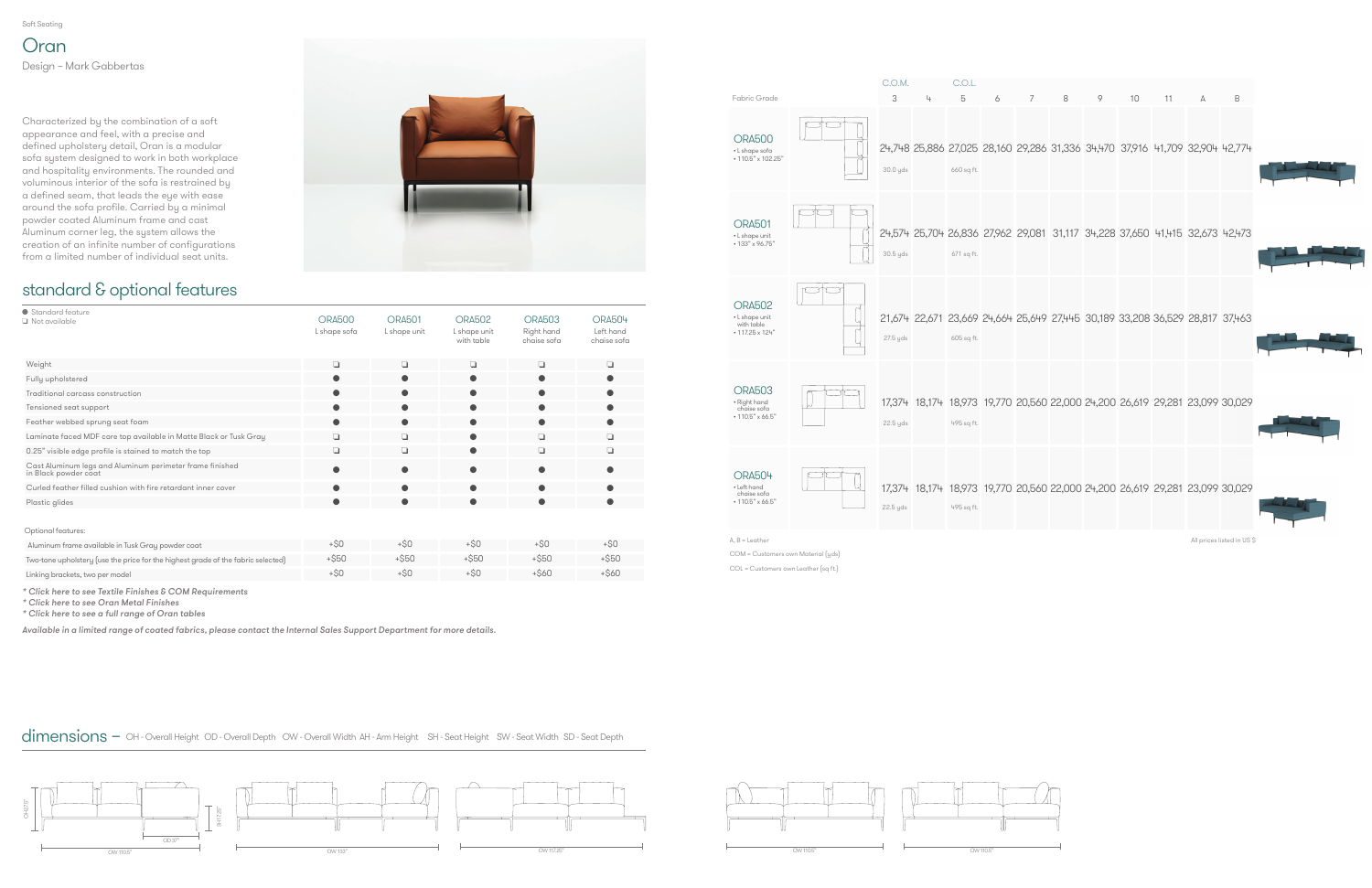## <span id="page-2-0"></span>Oran

# Metal Finishes Matte TFL Laminates Black Tusk Gray